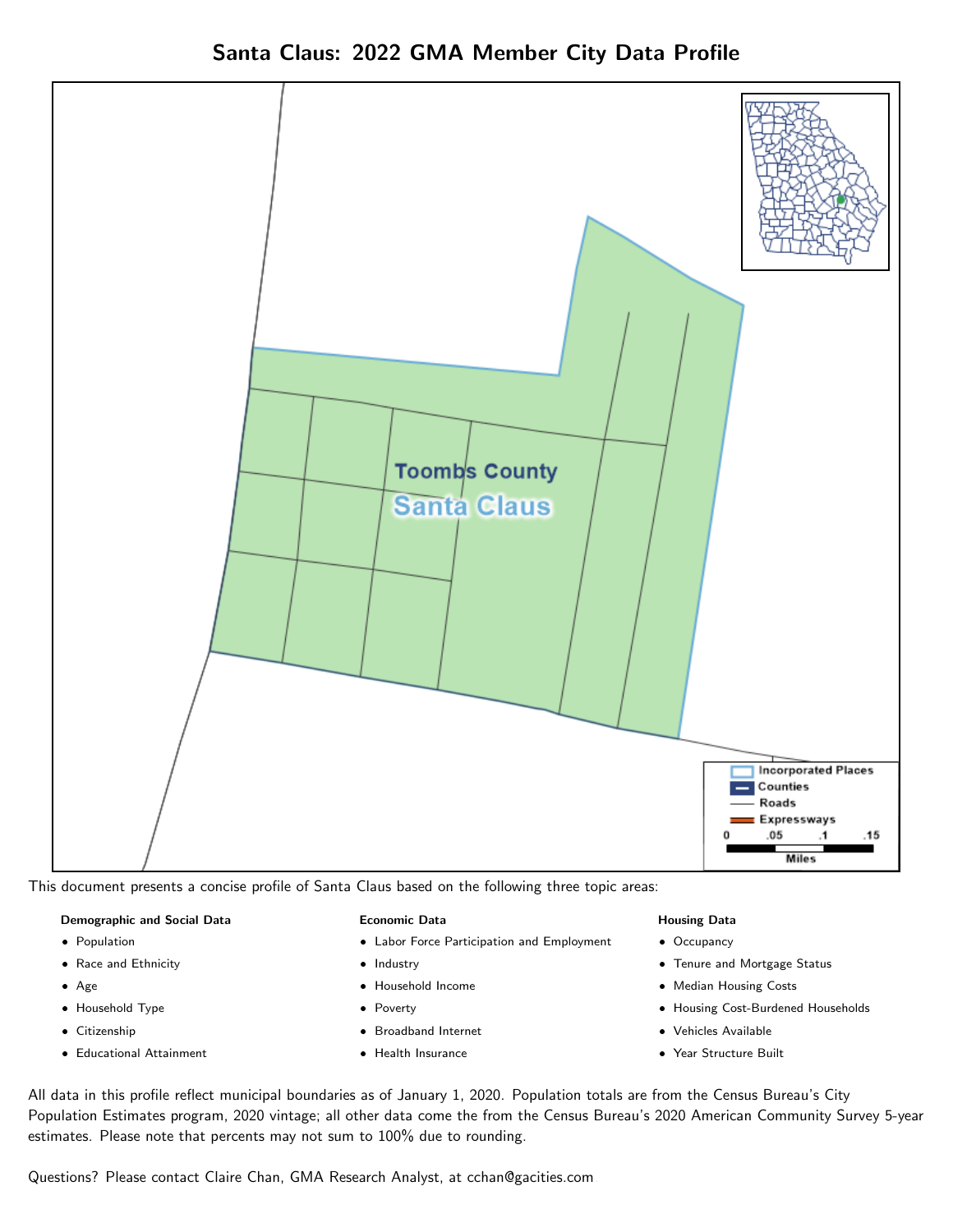# Santa Claus: Demographic and Social



0% 2% 4% 6% 8% 10% Male **Female** 10% 8% 6% 4% 2% 85 and over 80-84 75-79 70-74 65-69 60-64 55-59 50-54 45-49 40-44 35-39 30-34 25-29 20-24 15-19  $10-14$ 5-9 Under 5

**Citizenship** 

Age



Source: American Community Survey, 2020 5-year estimates, table B05002 Source: American Community Survey, 2020 5-year estimates, table B15002

## Race and Ethnicity



Source: U.S. Census Bureau, City Population Estimates, 2020 vintage Source: American Community Survey, 2020 5-year estimates, table B03002

## Household Type



Source: American Community Survey, 2020 5-year estimates, table B01001 Source: American Community Survey, 2020 5-year estimates, table B11001

## Educational Attainment



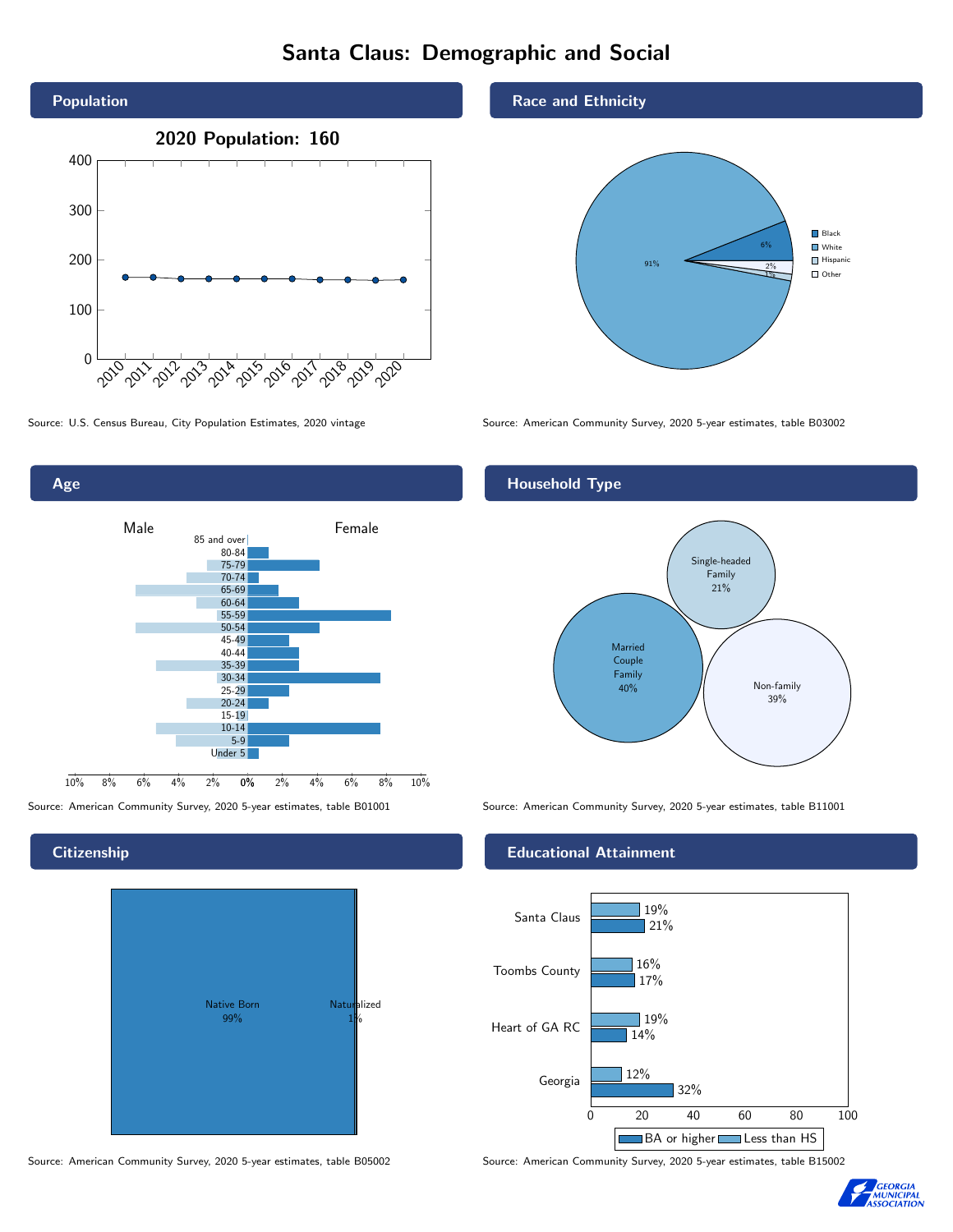# Santa Claus: Economic



Source: American Community Survey, 2020 5-year estimates, table B23001 Note: Unemployment rate is based upon the civilian labor force.

## Industry

| Agriculture, forestry, fishing and hunting, and mining      | $0\%$ |
|-------------------------------------------------------------|-------|
| Construction                                                | 6%    |
| Manufacturing                                               | 22%   |
| <b>Wholesale Trade</b>                                      | 6%    |
| Retail Trade                                                | 6%    |
| Transportation and warehousing, and utilities               | 6%    |
| Information                                                 | $0\%$ |
| Finance and insurance, real estate, rental, leasing         | 6%    |
| Professional, scientific, mgt, administrative, waste mgt    | $4\%$ |
| Educational services, and health care and social assistance | 24%   |
| Arts, entertainment, recreation, accommodation, food        | 8%    |
| service                                                     |       |
| Other services, except public administration                | 6%    |
| Public administration                                       | 4%    |

Source: American Community Survey, 2020 5-year estimates, table C24030



Source: American Community Survey, 2020 5-year estimates, tables B19013 and B19025 Source: American Community Survey, 2020 5-year estimates, table B17010



## Health Insurance



Source: American Community Survey, 2020 5-year estimates, table B28002 Source: American Community Survey, 2020 5-year estimates, table B18135